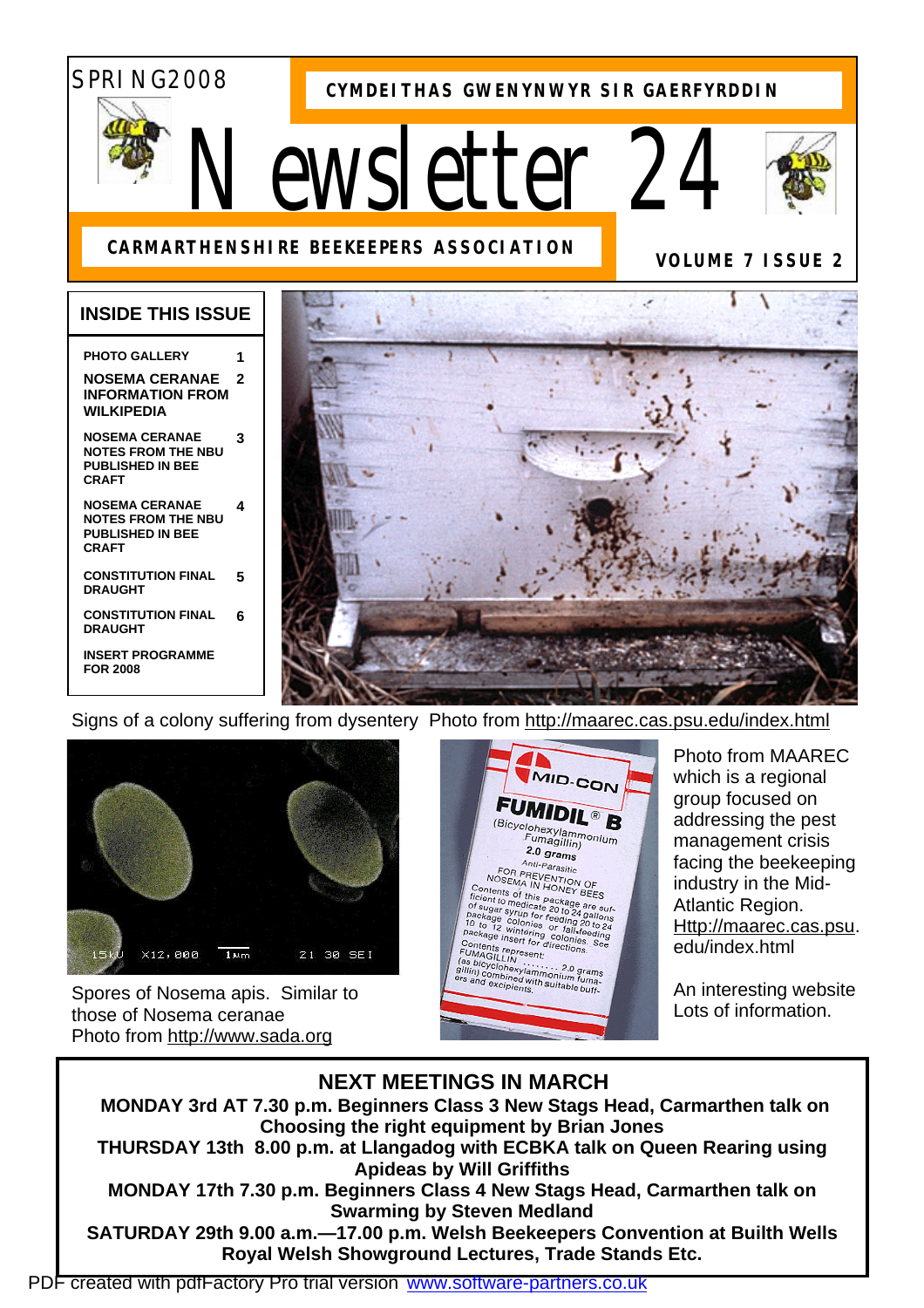#### **SAMPLES OF DEAD BEES FROM WALES HAVE RECENTLY BEEN FOUND TO HAVE DIED FROM** *Nosema ceranae*

IF YOU HAVE LOST BEES SEND A SAMPLE TO THE NATIONAL BEE UNIT (NBU) Central Science Laboratory, National Bee Unit, Sand Hutton, North Yorkshire. YO4 1LZ Tel: 01904 462510 **Nosema ceranae** Kingdom Fungi, Phylum Zygomacota, Class Dihaplophasea Microsporidia, Order Dissociodihaphasida, Family Nosematidae, Genus Nosema, Species N. ceranae

*Nosema ceranae* is a microsporidian, a small, unicellular parasite that mainly affects *Apis cerana*, the Asiatic honey bee. It may cause nosemosis, also called nosema (see *Nosema apis*, the most widespread of the adult honey bee diseases). The dormant stage of nosema is a long-lived spore that is resistant to temperature extremes and dehydration.

*Nosema ceranae* was first described in 1996 and was identified as a disease of *Apis mellifera* in 2004 in Spain. Researchers in Spain have analysed samples of *Apis mellifera*, the European honey bee, mostly sent from colonies suffering unexpected decreases in bee population per hive or lower honey production, as reported by the beekeepers during the last two/three years. In 2004, 90% of some 3,000 samples had positive results for *N. ceranae*. In 2005, of 800 samples, 97% had positive results. During 2006, both France and Germany have detected the disease and recognized the genetic sequence of *Nosema ceranae* in their respective territories.

This pathogen has been tentatively linked to Colony Collapse Disorder, a phenomenon reported primarily from the United States, since fall of 2006. Highly preliminary evidence of *N. ceranae* was reported in a few hives in the Merced Valley area of California (USA). "Tests of genetic material taken from a "collapsed colony" in Merced County point to a once-rare microbe that previously affected only Asian bees but might have evolved into a strain lethal to those in Europe and the United States." The researcher did not, however, believe this was conclusive evidence of a link to CCD; "We don't want to give anybody the impression that this thing has been solved." A USDA bee scientist has similarly stated, "While the parasite nosema ceranae may be a factor, it cannot be the sole cause. The fungus has been seen before, sometimes in colonies that were healthy." Likewise, a Washington State beekeeper familiar with *N. ceranae* in his own hives discounts it as being the cause of CCD.

*N. ceranae* and *N. apis* have similar life cycles, but they differ in spore morphology. Spores of *N. ceranae* seem to be slightly smaller under the light microscope and the number of polar filament coils is between 20 and 23, rather than the more than 30 often seen in *N. apis*. The disease inflicts adult bees and depopulation occurs with consequent losses in honey production. ONE DOES NOT DETECT SYMPTOMS OF DIARRHEA LIKE IN *NOSEMA APIS*.

Without doubt, the most significant difference between the two types is just how quickly *N. ceranae* can cause a colony to die. BEES CAN DIE WITHIN 8 DAYS AFTER EXPOSURE TO *N. CERANAE*, WHICH IS FASTER THAN BEES EXPOSED TO *N. APIS*. The foraging force seems to be affected the most. They leave the colony and are too weak to return, thus dying in the field. This leaves behind a small cluster and a weak colony, very similar to the symptoms of CCD. There is little advice on treatment but it has been suggested that the most effective control of *Nosema ceranae* is the antibiotic fumagillin as recommended for *Nosema apis*.

Sold as FUMIDIL B from your chosen beekeeping equipment stockist.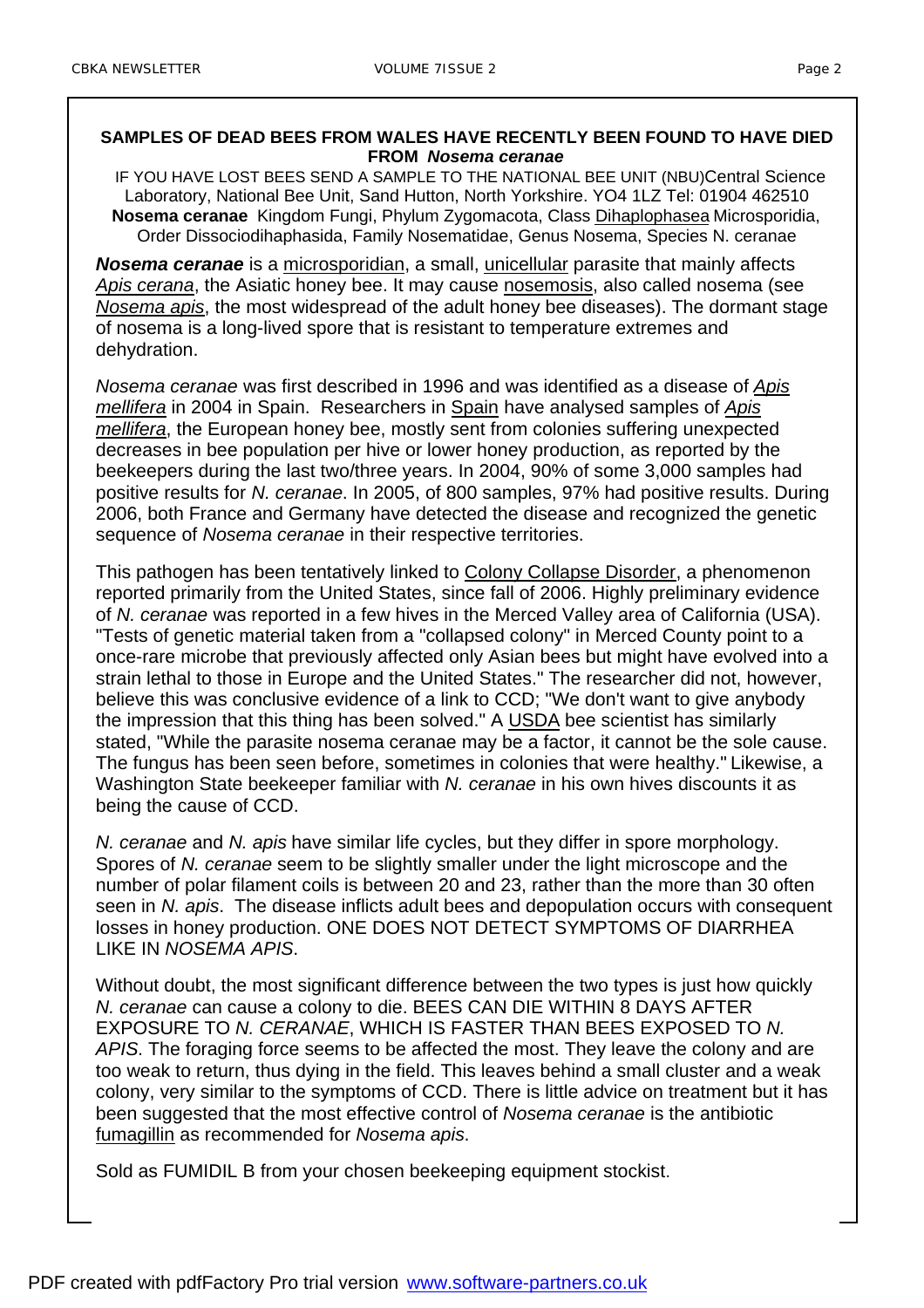# Nosema ceranae

Giles Budge, National Bee Unit, Central Science Laboratory, York

# What is Nosema ceranae and how do you test for it?

NOSEMA CERANAE has been termed the 'Asian variant' of a more familiar honey bee pathogen, Nosema apis, and was originally described in 1996. Both species are microsporidial pathogens that are thought to represent very primitive, but highly specialised parasitic fungi. Both species exist as spores which fire a tube into the cells of the honey bee gut wall. The pathogen then reproduces by injecting genetic material into cells of the gut wall and forming new spores within the host cells.

Both N. apis and N. cerange can be identified in adult bee samples using a standard adult disease screen. However. they are very similar when viewed using conventional microscopy, therefore species discrimination benefits from more sensitive tests. Several tests are available which focus on the detection of species-specific genetic material. CSL (Central Science Laboratory) staff have advanced these detection methods by developing a method based on real-time PCR (polymerase chain reaction), a sensitive method which can detect and quantify low levels of pathogen infection.

### **WHAT IS THE EUROPEAN DISTRIBUTION?**

N. ceranae is already widely distributed in Europe, having been confirmed in many countries including Denmark. Finland, France, Germany, Greece, Italy, Serbia, Spain, Sweden and Switzerland. Scientists have only recently developed diagnostic tests for this pathogen so, although it looks like it has spread rapidly, it would be more accurate to say that our ability to detect it has spread rapidly.

#### **WHAT ARE THE CLINICAL SYMPTOMS OF N. CERANAE?**

A good description of the disease has come from a paper written in French by leading Spanish researchers:

What we are calling dwindling syndrome is not a new phenomenon. We first noticed losses in the late 1990s but the problem became serious in autumn/winter 2004 and spring 2005. This phenomenon is characterised by a progressive reduction in the number of bees in a colony with no apparent cause, until the point of collapse. The beekeeper may well also note a decline in colony productivity. In the final phase of this decline, secondary diseases frequently appear, including chalk brood and American foul brood. Eventually the affected colonies contain insufficient bees to carry out basic colony tasks and the colonies collapse. Mortality in front of the hives is not a frequent symptom of N. ceranae infection and there are usually no symptoms of diarrhoea or visible adult bee deaths.

Sometimes the disease affects the whole apiary and other times only specific colonies will show symptoms. Dwindling sometimes occurs rapidly but may also occur over several months. In general, the beekeeper observes a lack of vigour and fitness of the colonies.'

# **DOES N. CERANAE EQUAL CCD?**

Leading US researchers found N. apis to be more highly associated with CCD (Colony Collapse Disorder) than N. ceranae.

Courtesy of the National Bee Unit

Nosema ceranae (left) and Nosema apis (right) with a single spore inset (x 400 and x 1000 magnification, respectively)

Bee Craft January 2008 Page 7

PDF created with pdfFactory Pro trial version www.software-partners.co.uk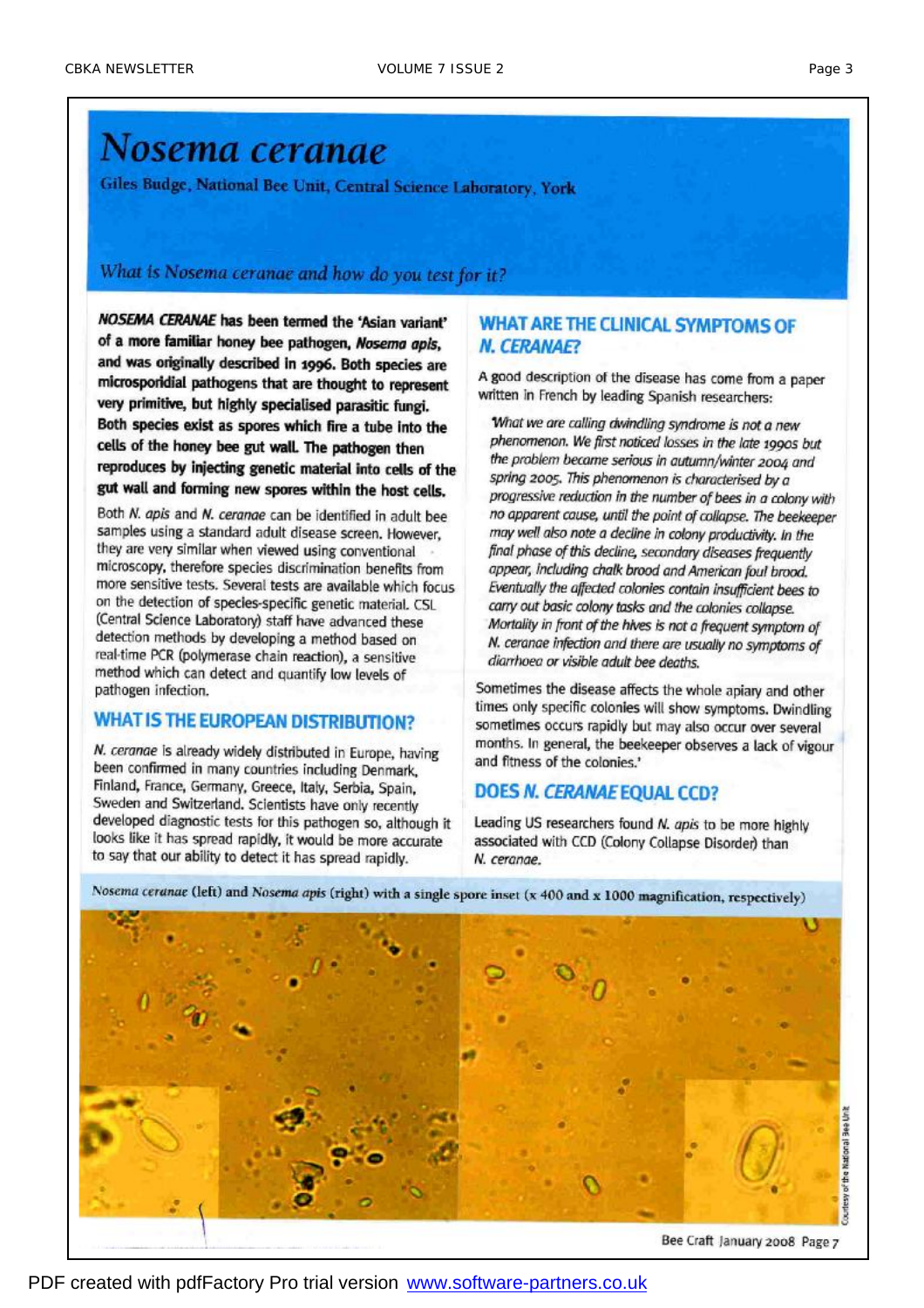N. ceranae may well be a key player in CCD. However, it is likely to be acting in concert with other pathogens or conditions.

In Europe the situation is different. Abnormal colony losses reported in Europe have been attributed to the presence of N. ceranae. N. ceranae was the reported cause of 20,000 colony losses in the Salamanca region of Spain in November 2004.

#### **IS N. CERANAE IN ENGLAND AND WALES?**

The National Bee Unit (NBU) started screening samples using real-time PCR assays in late November 2007. immediately after assay validation. Assay validation was delayed due to the absence of certified reference material for N. apis and N. ceranae.

In total, 309 samples have been tested for the presence of both species using real-time PCR. All positive results were confirmed using published assays for the detection of these pathogens. Positive results have therefore been confirmed using two or three methods, both based on the detection of species-specific DNA. Of these samples, 31 tested positive for N. apis (10%), 14 for N. ceranae (4.5%) and 3 (1%) tested positive for both Nosema species.

N. ceranae positives were confirmed across six counties of England (Cornwall, Essex, Lincolnshire, Hertfordshire. Greater London, North Yorkshire) and three in Wales (Glamorgan, Powys. Dyfed).

#### **WHAT CAN YOU DO?**

N. ceranae infections have been reported NOT to show typical signs of Nosema infection. For example, dysentery and crawling bees may well be absent.

It is important to note that the pathological data from Spanish apiaries are not consistent with a fast-acting, short-duration syndrome. More usually, signs of gradual depopulation, low honey production and higher autumn/winter losses are more likely indicators of the presence of this parasite.

A routine microscopic assessment will confirm infection of both Nosema species, but will not necessarily be able to distinguish between them. However, once diagnosed. treatment for N. cerange is

identical to that for N. apis. The usual veterinary medicine is equally effective against both Nosema species therefore. practically, management of the disease N. cerange is the same as that described for N. apis. Therefore we recommend a routine adult bee disease screen for all colonies showing symptoms that cause concern and indicate possible Nosema.

Following the poor season we have all experienced as beekeepers, it is crucial that colonies entered the coming winter period in fine fettle. Your colonies need to have been well fed and other pests and diseases controlled as effectively as current treatments allow.

#### **FUTURE RESEARCH**

The NBU will carry out a more detailed survey to

estimate the prevalence and impact of both Nosema species across England and Wales. As part of this process, additional samples will be collected by inspectors in the 2008 season and screened for both Nosema species. In addition, historical samples stored at the Central Science Laboratory will be tested along with imported bees. Such data will provide a better indication of geographical spread and timing of introduction.

Finally, with the permission of the beekeepers concerned, the condition of all affected colonies will be monitored.

For updates of this and other current research, please see the News and Research pages on the NBU beebase website at (http://beebase.csl.gov.uk). 耳

# Nosema Treatment - a note from the Editor

Treatment to control Nosema apis in a colony of bees should be two-fold: firstly by good husbandry, ie, by maintaining strong colonies with an effective system of comb renewal so that combs are as new as possible; secondly by the administration of doses of an antibiotic, fumagillin, in the autumn feed of affected colonies.

With a little training, the spore stage of Nosema can be identified. Abdomens of worker bees are ground up in a mortar with a little water and a drop of the resulting liquid spread onto a microscope slide. The tell-tale rice grain shapes can be seen using a microscope with a magnification of 400x. If you take a large enough sample of bees, you could probably detect minute levels of Nosema in many colonies. For a realistic result, it is recommended that you use around 30 bees.

Fumagillin is sold as Fumidil B. It should be mixed with the winter feed. One dose is 14 lb of sugar made into winter feed with 7 pints of water (or the approximate metric equivalent). The powder is very fine and tends to form little pellets on the surface of the syrup. It must not be added to hot water or syrup as the high temperature deactivates the antibiotic.

My advice is to make the syrup and let it cool until it feels just warm to the touch. Half fill a cup with dry sugar and add the dose of powder. Stir the two together. Add a little cool water and stir to make a paste with the sugar grains breaking up the powder globules. Add more water, a little at a time, until the powder is thoroughly mixed. Put this into the syrup and stir well. 'Wash' out the cup with some syrup and your dose is ready.

Feed so that the dose is the last food received by the colony. Last food in - first eaten is the order of the day with bees so this helps to ensure that fumagillin is present in the bees' guts throughout the winter and, more importantly, in the spring as well.

In the spring, colonies with Nosema should also be put into sterilised hives and have as many combs as possible renewed.

Page 8 Bee Craft January 2008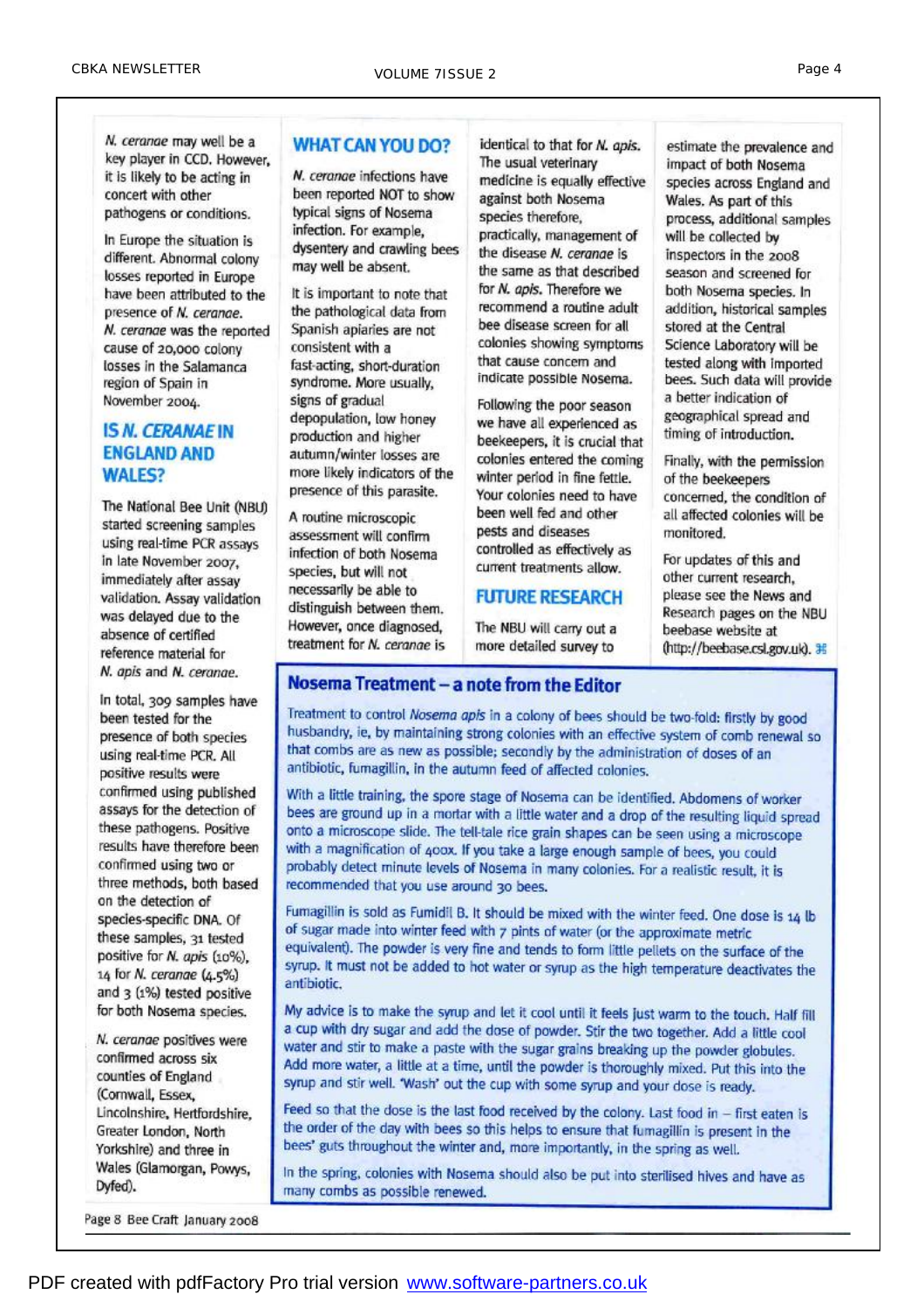#### CONSTITUTION of the CARMARTHENSHIRE BEEKEEPERS ASSOCIATION CYMDEITHAS GWENYNWYR SIR GAERFYDDIN

TITLE: ---

#### The name of the Association shall be 'THE CARMARTHENSHIRE BEEKEEPERS ASSOCIATION' ('CYMDEITHAS GWENYNWYR SIR GAERFYDDIN'), herein referred to as 'The Association.'

#### OBJECTS: ---

 (a) To encourage and advance beekeeping in the County of Carmarthenshire in the most recent and scientific principles.

 (b) The promotion of friendly co-operation and the interchange of knowledge among beekeepers of the County and other Beekeeping Associations.

 (c) The Association may hold exhibitions of Bee-keeping, Hives and Honey at such times, as they may deem suitable in the interest of the Association and its objectives. It shall adopt such measures as it believes most conducive to extend and improve a knowledge of Practical Beekeeping and the most efficient preparation and use of Bee Produce throughout the County.

#### CONSTITUTION: ---

The Association shall consist of President, Vice-Presidents, Patrons, Life Members and Members.

The position of President and Vice President shall be honorary posts. Election to these positions shall be decided at the Annual General Meeting

SUBSCRIPTIONS: ---

Donors of £200 and upwards shall be Life Members and shall be entitled to the benefits of an Annual Member.

Life members may also be elected by the Association as recognition for special services to the Association over a number of years.

Annual subscriptions for members of the Association shall be fixed by the Committee and shall be submitted to the Annual General Meeting for its approval. All subscriptions shall be payable in advance and shall become due as soon as practical after the Annual General Meeting in each year and until such subscriptions be paid no members shall be entitled to the privileges of the Association.

Family members can be included with a member's annual subscription but will not be entitled to vote unless they join as a member in their own right. Family members will not be entitled to extra copies of The Welsh Beekeeper or Carmarthenshire Beekeepers Newsletters.

Junior members fees will cover BDI insurance and Capitation fees to the Welsh Beekeepers Association only.

#### MANAGEMENT: ---

The Annual General Meeting shall be held as early as possible in the year, at which there shall be elected a President, Vice President, Secretary and Treasurer, who shall be ex-officio members of the Committee. It shall also elect its Chairman, Vice-Chairman, delegates to the Welsh Beekeepers Association, Apiary Manager, Minutes Secretary and Librarian and at least two other Committee Members

(b) The management of the Association shall be vested in the Committee, five to form a Quorum, consisting of the Hon. Secretary, and Treasurer and three other Committee members.

The Committee shall submit an Annual Report and Statement of Accounts to the Annual General Meeting, and the Secretary shall cause a copy thereof to be sent to each member of the Association, together with the Agenda of the business to be transacted at the Annual General Meeting including any proposed alteration of the Rules at least six days prior to such meeting.

The Committee shall be responsible for the policy, conduct and management of the Association, and shall control the Association's Finances, Insurances and Affiliations. It shall maintain its active co-operation with the Carmarthenshire

PDF created with pdfFactory Pro trial version [www.software-partners.co.uk](http://www.software-partners.co.uk)